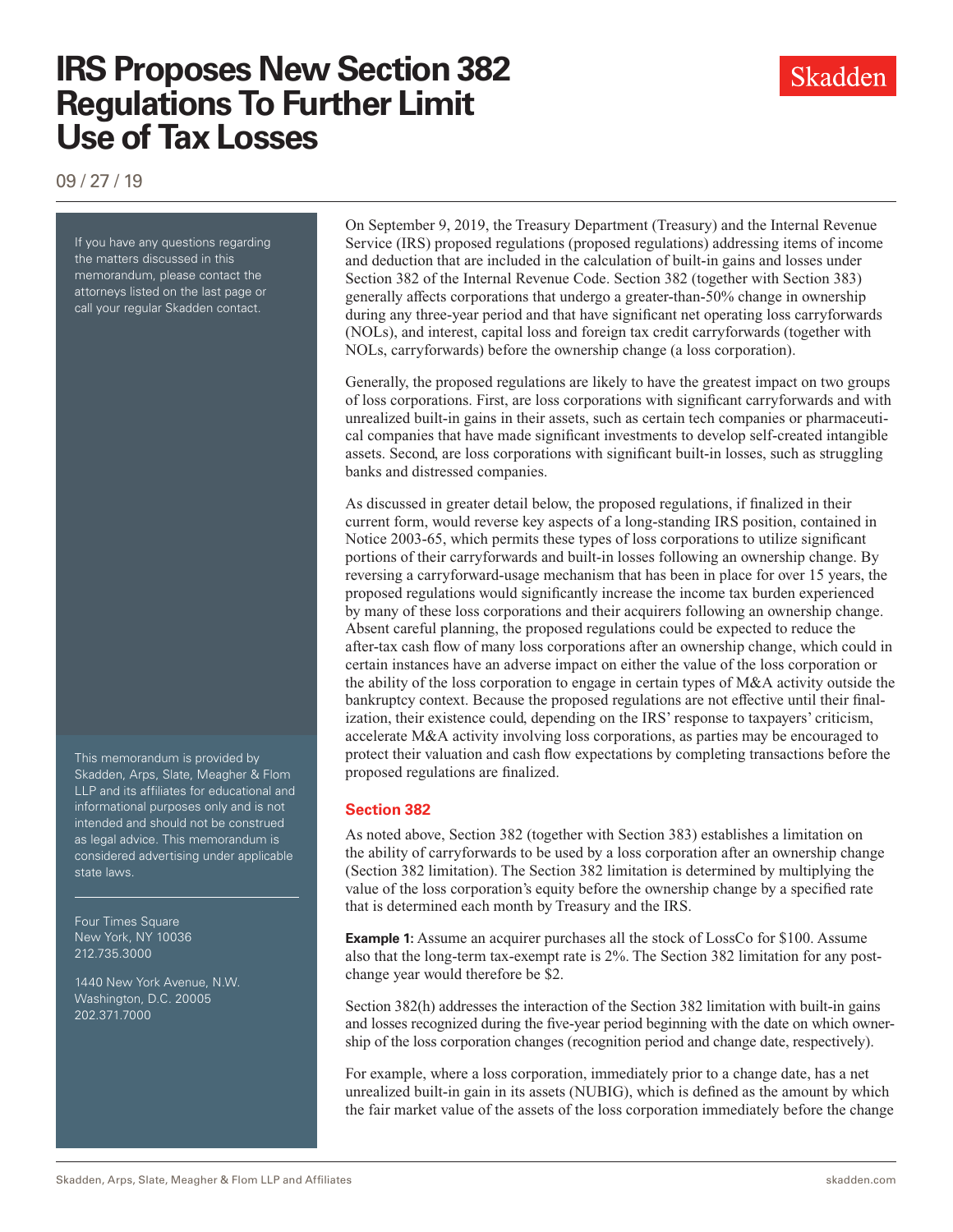date exceeds the aggregate adjusted basis of such assets at that date, the loss corporation's Section 382 limitation for any year in the recognition period is increased by the amount of recognized built-in gain (RBIG) recognized during such year.

**Example 2:** Assume LossCo has assets with an aggregate fair market value of \$100 and an aggregate adjusted basis of \$30. LossCo undergoes a change in ownership and has a NUBIG of \$70 because of the built-in gain in its assets.

RBIGs are defined as any gain recognized during the recognition period on the disposition of any asset if the loss corporation establishes that it held the asset immediately before the change date, and the gain does not exceed the built-in gain in the asset on the change date.

**Example 3:** Assume the same facts as in Example 2 above. In year two, after the change in ownership, LossCo sells one of its assets for \$80. At the time of the ownership change, the asset had a value of \$90 and an adjusted basis of \$20. LossCo would have an RBIG of \$60 (the gain recognized on the asset sale). LossCo's Section 382 limitation for year two would thus be increased by \$60 (thereby permitting use of \$60 of pre-change NOLs against the gain so recognized).

Conversely, where a loss corporation, immediately prior to the change date, has a net unrealized built-in loss in its assets (NUBIL), which is defined as the amount by which the fair market value of the assets of the loss corporation immediately before an ownership change is less than the aggregate adjusted basis of such assets at such time, the recognized built-in loss (RBIL) during each year in the recognition period is subject to the loss corporation's Section 382 limitation.

**Example 4:** Assume LossCo has assets with an aggregate fair market value of \$100 and an aggregate adjusted basis of \$140. LossCo undergoes a change in ownership. LossCo has a NUBIL of \$40 because of the built-in loss in its assets.

RBILs are defined as any losses recognized during the recognition period on the disposition of any asset except to the extent the loss corporation establishes that it did not hold such asset immediately before the change date, or such loss exceeds the built-in loss of such asset on the change date.

**Example 5:** Assume the same facts as in Example 4 above. In year two, after the change in ownership, LossCo sells one of its assets for \$20. At the time of the ownership change, the asset had a value of \$20 and an adjusted basis of \$50. LossCo would have an RBIL of \$30 (the loss recognized on its asset sale). The use of the \$30 loss would be subject to LossCo's Section 382 limitation as if it were a pre-change loss.

Section 382(h)(6) provides that an item of income that is properly taken into account during the recognition period but is attributable to the period before the change date will be treated as an RBIG, and an amount that is allowable as a deduction during the recognition period, but is attributable to the period before the change date will be treated as an RBIL. NUBIGs and NUBILs must be properly adjusted to account for income and deduction items that would be RBIGs or RBILs if such amounts were taken into account (or allowable as deductions) during the recognition period.

### **Notice 2003-65**

Notice 2003-65 provides guidance on the calculation of NUBIG and NUBIL, and the identification of RBIGs and RBILs. In the absence of regulations, Notice 2003-65 introduced two alternative safe harbor methods for identifying NUBIGs, NUBILs, RBIGs and RBILs that the taxpayer could elect to use: the 1374 approach and the 338 approach. Both approaches calculate NUBIGs and NUBILs in the same manner, but they differ significantly with respect to the identification of RBIGs and RBILs.

Under the 1374 approach, which is generally favored by loss corporations that have NUBILs, RBIGs and RBILs are gains and losses, respectively, recognized during the recognition period on the sale or exchange of assets, and only a very limited range of income items and deduction items, respectively. Generally, only those items that an accrual method taxpayer would have included in income or for which a deduction would have been allowed before the change date are included as RBIGs and RBILs, respectively. In addition, depreciation, amortization or depletion deductions during the recognition period, regardless of whether they accrued before the change date, are treated as RBILs, except to the extent the loss corporation establishes that the amount is not attributable to the NUBIL. In Notice 2003-65, the 1374 approach also generally treated as RBIG any income properly taken into account during the first 12 months of the recognition period as discharge of indebtedness income (COD income) that is included in gross income if the item arises from a debt owed by the loss corporation on the change date. Conversely, the 1374 approach in Notice 2003-65 generally treated as RBIL any deduction item properly taken into account during the first 12 months of the recognition period as a bad debt deduction if the item arises from a debt owed to the loss corporation on the change date.

**Example 6:** Assume LossCo has NOLs of \$30. LossCo owns land with a value of \$10 and an adjusted basis of \$10, and also owns an amortizable asset with a fair market value of \$90 and an adjusted basis of \$20. Assume that 10 years of amortization remain, but the amortization period was initially 15 years. Also assume that the long-term tax-exempt rate is 2%.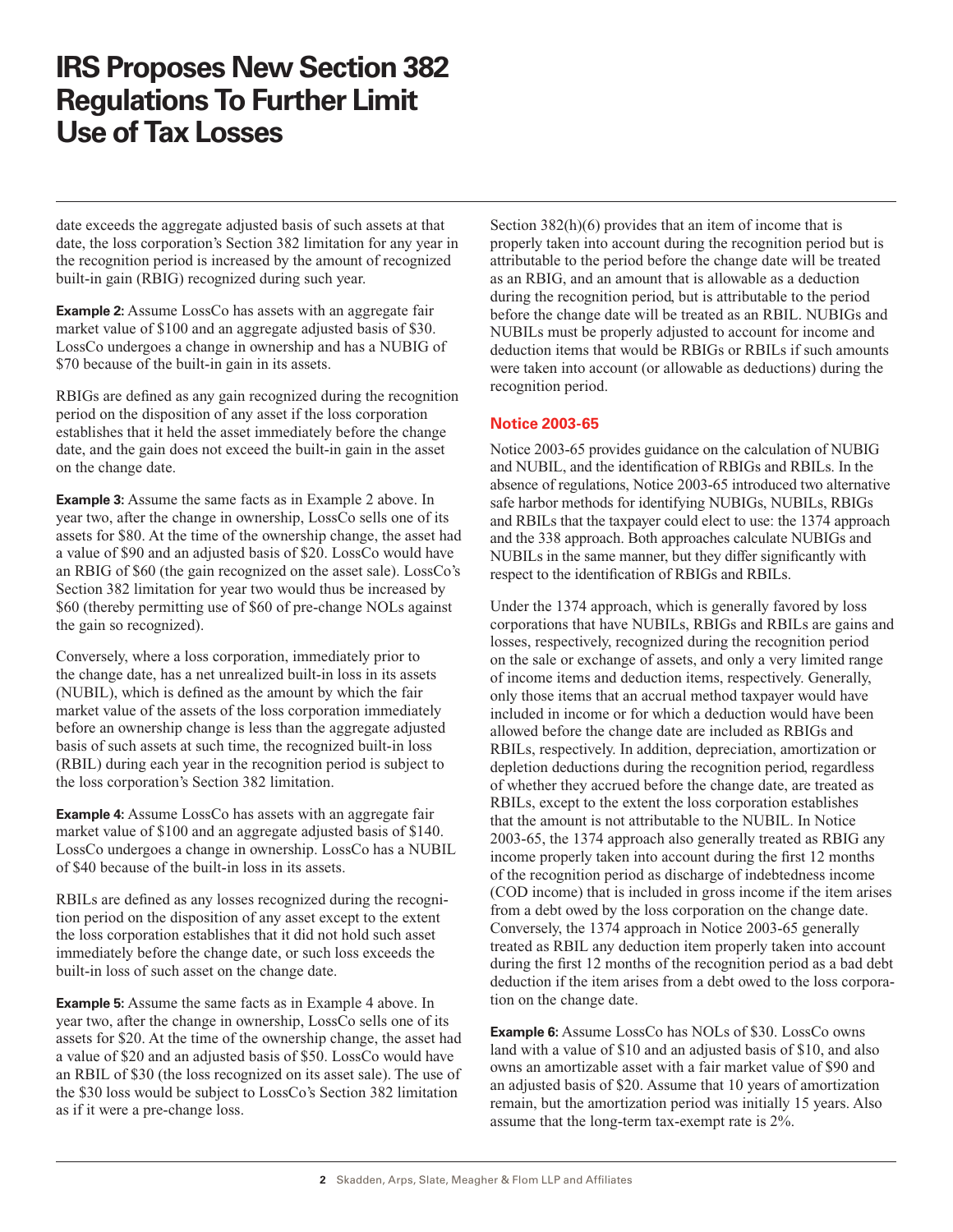An acquirer purchases LossCo stock for \$100. The Section 382 limitation for any post-change year would therefore be \$2.

Under either the 338 approach or the 1374 approach, LossCo has a NUBIG of \$70 because of the aggregate built-in gain in its assets.

Under the 1374 approach, there would be no RBIGs in the recognition period if LossCo retains its assets because LossCo did not actually recognize any gain. LossCo's Section 382 limitation for any year in the recognition period would not be increased, and only \$2 of the NOLs of LossCo would be eligible to offset any income of LossCo each year.

Alternatively, the 338 approach, which is generally favored by loss corporations that have NUBIGs, is much more expansive. It identifies RBIGs and RBILs by comparing the loss corporation's actual items of income, gain, deduction and loss with those that would have resulted if a Section 338 election had been made on the change date with respect to a hypothetical purchase of all of the outstanding stock of the loss corporation. In respect of wasting assets with a built-in gain held by a loss corporation with a NUBIG, the effect is that the assets generate RBIG even if such assets are not disposed of during the recognition period. The 338 approach treats as RBIG the amount equal to the excess of the cost recovery deduction that would have been allowed with respect to the asset had a Section 338 election been made over the loss corporation's actual allowable cost recovery deduction. The hypothetical deduction is determined based on the asset's fair market value on the change date and a new cost recovery period beginning on the change date. The reasoning underpinning the 338 approach's inclusion of incremental hypothetical depreciation, depletion or amortization deductions with respect to built-in gain assets reflects an estimate of income generated by a wasting asset during a particular period. With respect to COD income, the 338 approach treats COD income that is included in gross income, and that is attributable to any pre-change date debt of the loss corporation, as an RBIG in an amount not exceeding the excess, if any, of the adjusted issue price of the discharged debt over the fair market value of the debt on the change date.

**Example 7:** Assume the same facts as Example 6 above. Applying the 338 approach, however, for any year in the recognition period, the RBIG attributable to the amortizable asset would be \$4 (the excess of the \$6 amortization deduction that would have been allowed had a Section 338 election been made with respect to a hypothetical purchase of all of the stock of LossCo (\$90 fair market value divided by 15 years, the amortization period) over \$2 (the actual allowable amortization deduction)). This \$4 of RBIG would increase LossCo's Section 382 Limitation for any year in the recognition period by \$4 to \$6 for the year. As a result, \$6 of pre-change NOLs of LossCo would be eligible to offset income of LossCo in any year in the recognition period.

### **Proposed Changes and Affected Taxpayers Elimination of the 338 Approach**

The proposed regulations would adopt as mandatory the 1374 approach with certain modifications (and therefore would preclude the use of the 338 approach for identifying RBIGs and RBILs).

Generally, the proposed regulations' proposal of a single method for identifying RBIGs and RBILs may adversely impact loss corporations with significant carryforwards and with unrealized built-in gains in their assets, such as certain tech companies or pharmaceutical companies, that undergo ownership changes.

Currently, loss corporations with NUBIGs are often able to apply the 338 approach to significantly increase their Section 382 limitations and mitigate the practical impact of Section 382. The proposed regulations are likely to change that result. As an illustration, compare the results of Example 6 with those of Example 7, above.

### **Modification of the 1374 Approach**

The proposed regulations also would modify in certain ways the 1374 approach introduced in Notice 2003-65. For example, the proposed regulations generally would not allow COD income to be included in the calculation of NUBIG/NUBIL, with certain exceptions. Similarly, the proposed regulations would provide limitations on the extent to which COD income that is excluded from gross income due to the bankruptcy or insolvency of the debtor corporation is treated as RBIG. Treasury and the IRS also propose to modify the 1374 approach to include as RBIL the amount of any deductible contingent liabilities paid or accrued during the recognition period, to the extent of the estimated value of those liabilities on the change date. The proposed regulations also would provide special rules addressing nonrecourse debt.

Generally speaking, distressed companies with built-in losses in their assets that have an ownership change may be negatively affected by the proposed regulations' changes to rules under the 1374 approach for COD income and contingent liabilities (*e.g*., companies with significant contingent environmental or tort liabilities).

The proposed regulations also would modify the 1374 approach by removing the 12 month limitation on bad debt deductions, so that bad debt deductions on debt held on the change date could be treated as built-in throughout the recognition period. This change — in effect, the opposite of the policy pursued by the administration during the last recession — would impact potential transactions involving distressed banks in any future financial crisis.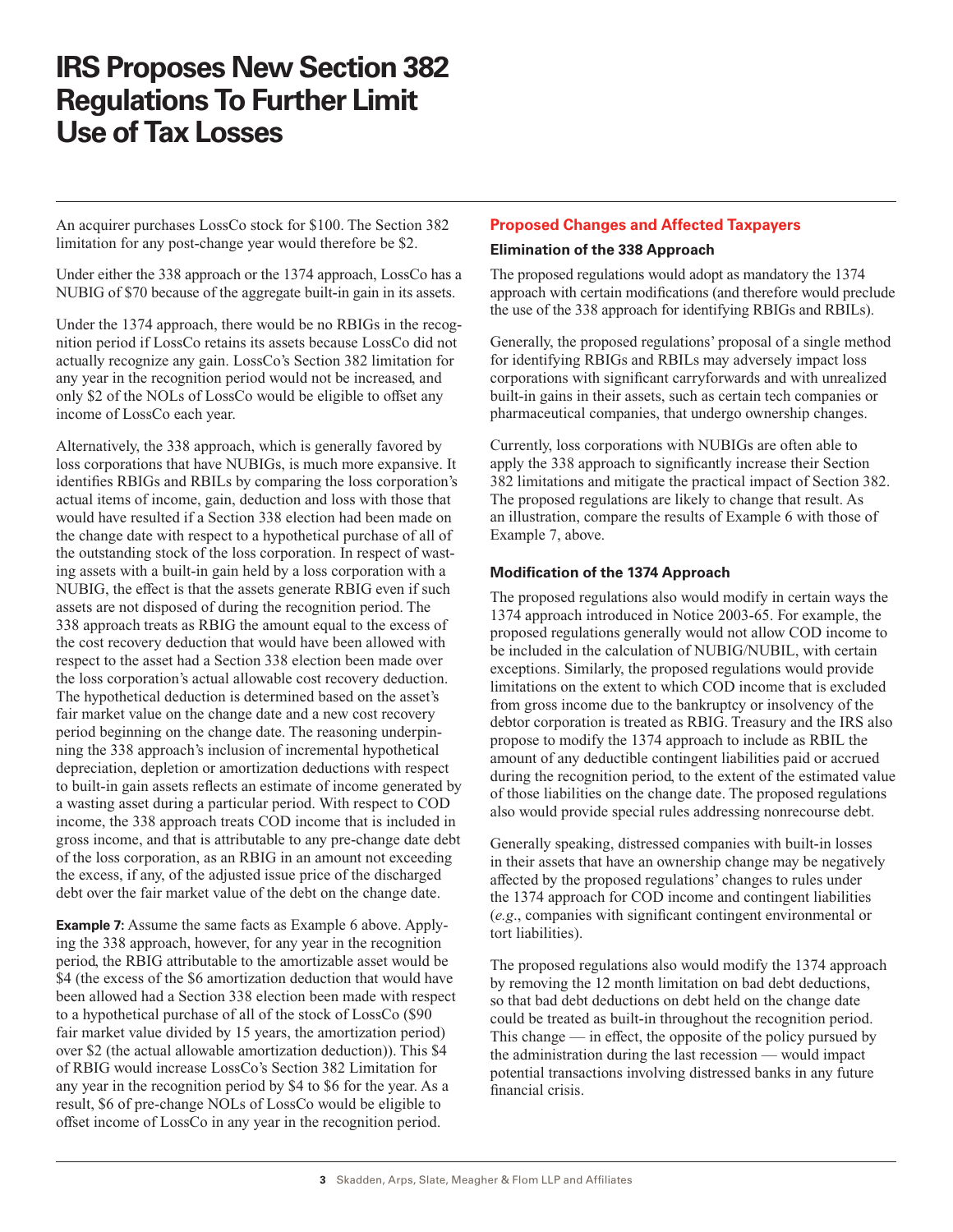#### **Incentives for Taxpayers**

For both loss corporations with NUBIGs and loss corporations with NUBILs, the proposed regulations could incentivize taxpayers to undertake planning strategies to avoid transactions that trigger ownership changes that are subject to the Section 382 limitation.

Furthermore, the proposed regulations may incentivize loss corporations to structure transactions to ameliorate the adverse impact of the 1374 approach. For example, loss corporations with significant built-in gain assets may pursue asset disposition transactions to recognize gains prior to a change in ownership. Alternatively, other taxpayers may seek out planning strategies to realize actual gains on, as opposed to income from, appreciated assets during the recognition period.

### **Reasons for Change Offered in the Proposed Regulations**

The proposed regulations provide several reasons supporting the adoption of the 1374 approach (with modifications) and elimination of the 338 approach.

First, Treasury and the IRS concluded that the 1374 approach is more consistent with the text and the purpose of Section 382. For example, the 338 approach allows a taxpayer to take into account certain RBIGs even though no actual recognition of gain or income has occurred. Seemingly concerned with the statutory language in Section 382(h)(6)(A), Treasury and the IRS note that the statute itself does not authorize RBIG treatment in the absence of actual gain or income recognized by the loss corporation. Some commentators already have suggested that this reasoning is tenuous, particularly in light of the regulatory authority provided in Section 382(m).

Second, the proposed regulations rely on the rationale that the accrual-based 1374 approach is simpler to apply. In particular, Treasury and the IRS state that the 338 approach is complicated by various changes made by the Tax Cuts and Jobs Act (TCJA). For example, the application of additional first-year depreciation under amended Section 168(k) would not provide a reasonable

estimate of the income produced by a built-in gain asset during the recognition period. Furthermore, the proposed regulations note that income inclusions under Section 951A (the GILTI regime) also add to existing concerns, including as a result of potential changes in hypothetical qualified business asset investment (QBAI) from deemed tiered section 338 elections under the 338 approach (*i.e.*, a concern that foreign income will free up domestic carryforwards that can offset income taxable at 21%).

### **Effective Dates**

The proposed regulations would apply to ownership changes occurring after their publication as final regulations. Loss corporations that undergo an ownership change prior to publications of final regulations could continue to rely on Notice 2003-65, even after the final regulations' publication, although they also would be offered the generally unattractive option to elect the rules of the proposed regulations if the period of limitation on filing a claim for the tax year of the change date has not expired.

Notably, the proposed regulations offer no "grandfathering" for ownership changes in the pipeline before the publication of final regulations, even those for which binding contracts existed before the proposed regulations were released, or for corporations seeking to emerge from bankruptcy. Commentators have noted the uncertainty created by the absence of transitional relief and its potential effect on transactions that might become subject to the new rules depending on the date of their publication. It is not yet clear if Treasury and the IRS will provide relief for these scenarios and, if so, when they will announce it.

Parties considering potential transactions involving a change in ownership of a loss corporation with significant carryforwards should carefully consider the implications of the proposed regulations. The changes proposed also should be weighed alongside recent changes in the TCJA that have affected the usefulness of carryforwards, including the TCJA's amendments to Sections 163(j) and 172.

The deadline for formal comments on the proposed regulations is November 12, 2019.